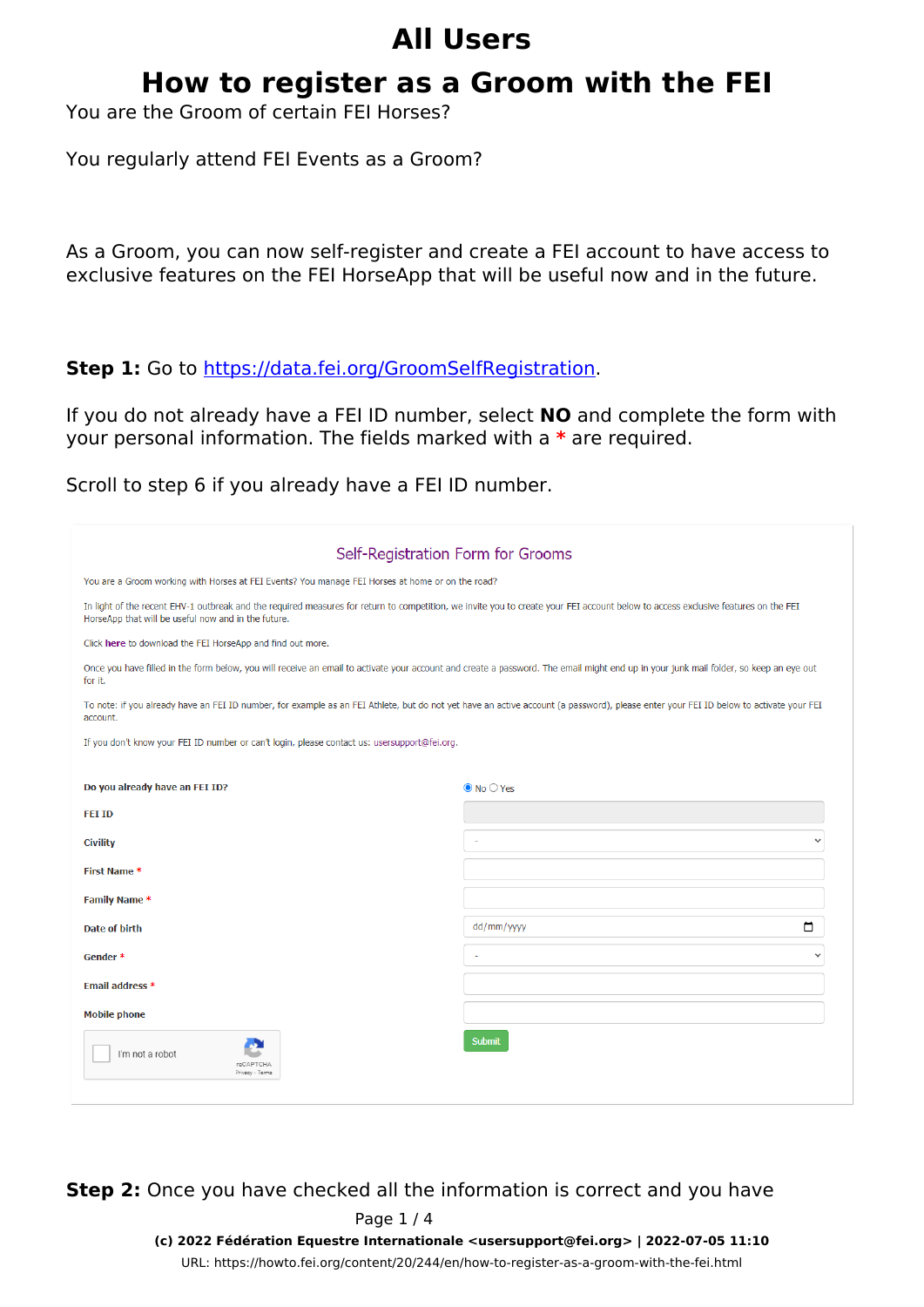confirmed you are not a robot by accepting the reCAPTCHA, you can click on **Submit**. This will create your FEI profile.

| <b>Mobile phone</b>                             |               |
|-------------------------------------------------|---------------|
| I'm not a robot<br>reCAPTCHA<br>Privacy - Terms | <b>Submit</b> |

**Step 3:** You will be notified that your FEI profile has been created. An email will be

sent to your address to finalise the creation of your account.

**Step 4:** Below is an example of the email you will receive from the FEI. If you do not receive an email within 5-10 minutes, please check your junk/spam folder.

- You will see your FEI ID which you will use to connect to the FEI HorseApp.
- Click on the link highlighted below to finalise the activation of your account.

Your login is: 10230009 (this is your FEI ID number)

To activate your FEI ID account and to create a password, please click on the link below (or copy/paste it in your web browser) and follow the onscreen instructions:



For any question please contact: usersupport@fei.org Kind regards,

Fédération Equestre Internationale HM King Hussein I Building Chemin de la Joliette 8 1006 Lausanne

t +41 21 310.47.47 f +41 21 310.47.60

Dear Jean

**Step 5:** Once you have completed all the steps above, you are ready to log in to the FEI HorseApp with your FEI ID and password (the one you would have just created when activating your account).

*Please note:* If you get the message below when trying to create your profile, it

Page 2 / 4

**(c) 2022 Fédération Equestre Internationale <usersupport@fei.org> | 2022-07-05 11:10** [URL: https://howto.fei.org/content/20/244/en/how-to-register-as-a-groom-with-the-fei.html](https://howto.fei.org/content/20/244/en/how-to-register-as-a-groom-with-the-fei.html)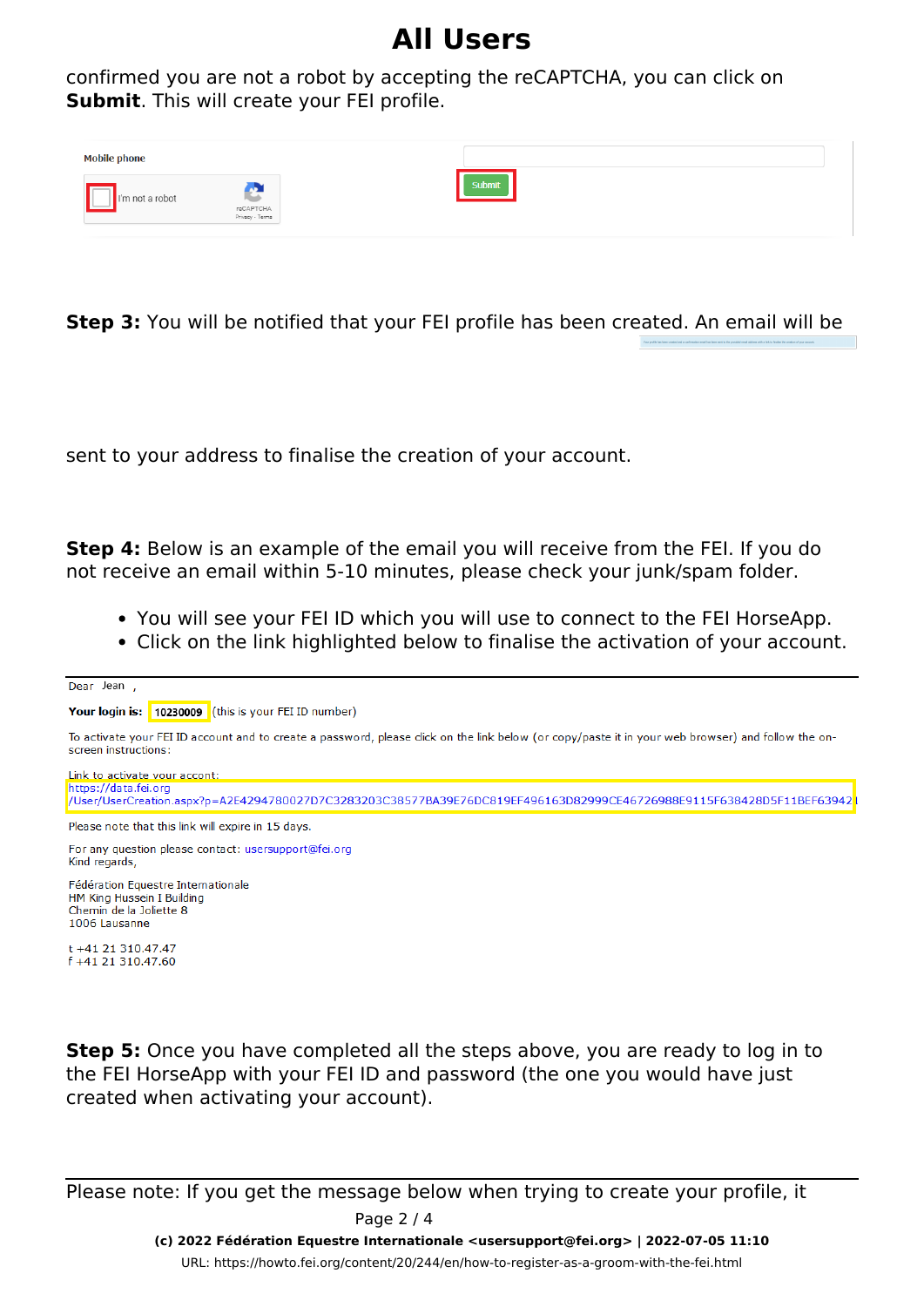probably means you already have an FEI ID number. Please check [here](https://data.fei.org/Person/Search.aspx) if you do not remember your FEI ID or contact [usersupport@fei.org](mailto:usersupport@fei.or)

The Person record could not be created because some similar records already exist. Please contact the FEI at usersupport@fei.org.

#### **You already have a FEI ID number?**

**Step 6:** If you already have an FEI ID number but have not yet activated your account or setup a password, you can this form to do so - click on **YES,** add your FEI ID number and click on **Submit**.

This will activate your FEI account for your to be able to log in on the FEI HorseApp.

| Do you already have an FEI ID?                       | Yes                    |
|------------------------------------------------------|------------------------|
| FEI ID $*$                                           | 10230009               |
| <b>Civility</b>                                      | $\checkmark$<br>$\sim$ |
| First Name *                                         | Jean                   |
| Family Name *                                        | PAD                    |
| Date of birth                                        | $\Box$<br>dd/mm/yyyy   |
| Gender *                                             | Male<br>$\checkmark$   |
| Email address *                                      | j******d@e****.com     |
| <b>Mobile phone</b>                                  |                        |
| A<br>I'm not a robot<br>reCAPTCHA<br>Privacy - Terms | Submit                 |

**Please note:** If you are not sure if you have an FEI ID number or do not remember your FEI ID number, you can search on the FEI Database [here.](https://idata.fei.org/Person/Search.aspx) Please don't create multiple profiles for the same person.

If you have any questions or require any assistance, please contact [usersupport@fei.org](mailto:usersupport@fei.org)

Unique solution ID: #1243

Page 3 / 4

**(c) 2022 Fédération Equestre Internationale <usersupport@fei.org> | 2022-07-05 11:10** [URL: https://howto.fei.org/content/20/244/en/how-to-register-as-a-groom-with-the-fei.html](https://howto.fei.org/content/20/244/en/how-to-register-as-a-groom-with-the-fei.html)